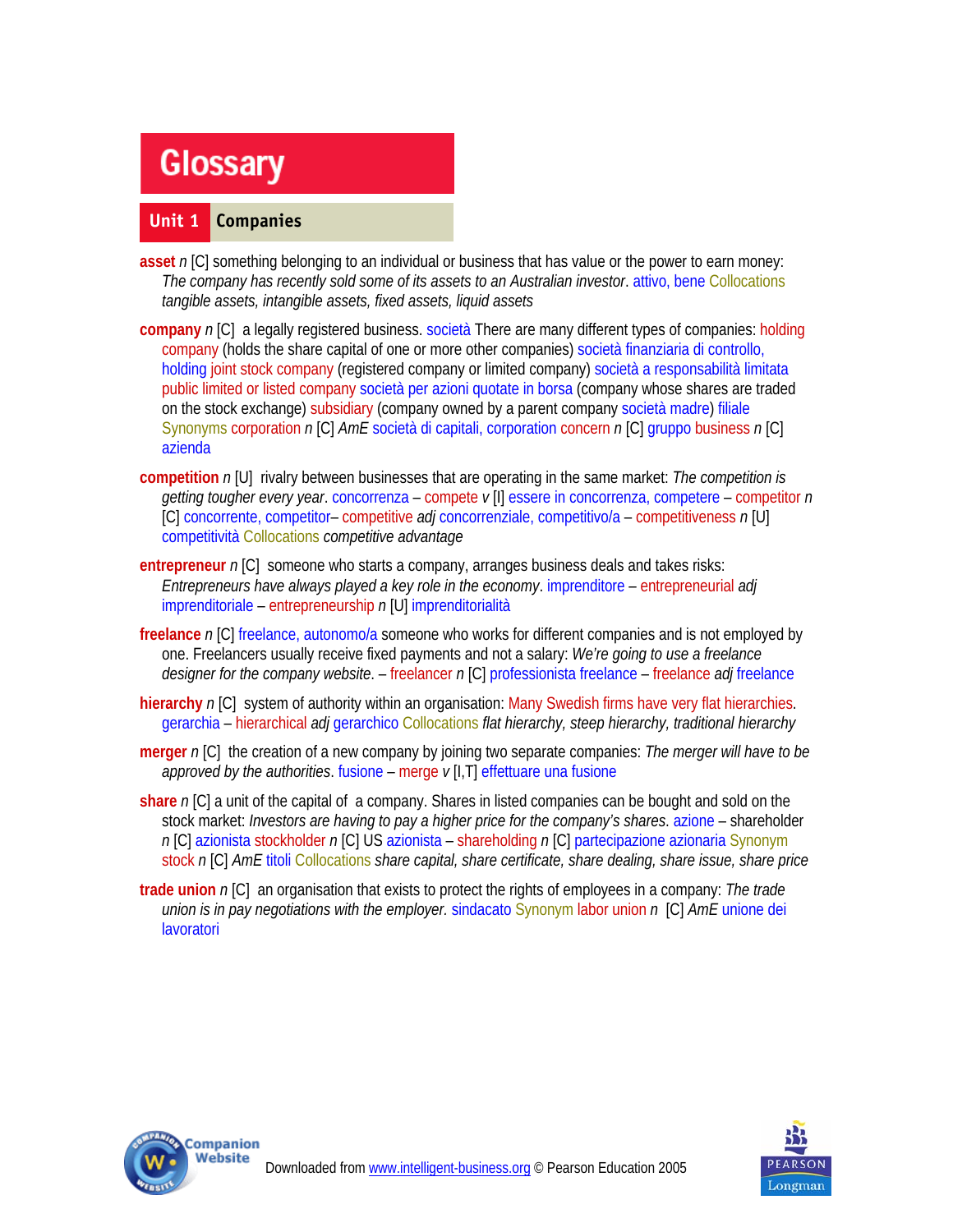#### **Unit 2 Leadership**

- **appraise** *v* (T) to assess the value of something. Staff are regularly appraised to see if they have met the objectives that they are given: *The department manager will appraise each employee individually*. stimare – appraisal *n* [C] stima – appraisee *n* [C] ciò che viene stimato – appraisor *n* [C] perito Collocations *annual appraisal, performance appraisal*
- **authority 1** *n* [U] the power to impose decisions: *The managers in our company have a great deal of authority*. autorità – authorise *v* (T) autorizzare– authorisation *n* [U] autorizzazione– authoritative *adj*  autorevole – authoritarian *adj* autoritario Collocations *lines of authority* **2** *n* [C] a public institution which is in charge of enforcing regulations or administering a government service: *The public health authority*.
- **autonomy** *n* [U] the freedom to make your own decisions without having to request authorisation: *I've always believed that it's best to give staff as much autonomy as possible*. autonomia – autonomous *adj*  autonomo
- **coach 1** *n* [C] person who is responsible for training a team or an individual: *He's a very successful football coach*. formatore **2** *v* [T] formare to train people to help them to acquire particular skills: *I'm responsible for coaching two new people in the department.*
- **delegate** *v* [T] to give responsibility to someone at a lower level in the hierarchy to enable them to take decisions: *Managers need to delegate more routine tasks to junior members of staff*. delegare – delegation *n* [U] delega
- **motivate** *v* [T] make someone willing to work harder: *He's very good at motivating his sales team*. motivare – motivation *n* [U] motivazione – motivational *adj* motivazionale – motivated *adj* motivato Synonym encourage *v* [T] incoraggiare Collocations *highly-motivated, motivational skills, motivation techniques*
- **objective** *n* [C] a goal that has been fixed for people to achieve: *I have a meeting with my line manager to fix my objectives every six months*. obiettivo Synonyms goal *n* [C] scopo aim *n* [C] mira target *n* [C] traguardo Collocations *set / fix / establish / achieve / meet objectives*
- **staff 1** *n* [plural] the employees of an organisation: *The new manager will be joining the staff in November.* staff **2** *v* [I] to provide workers for an organisation: *Each of our centres is staffed by expert personnel.* Synonyms personnel *n* [U] personale employees *n* [C] dipendenti workers *n* [C] impiegati Collocations *staff morale, staff turnover*
- **subordinate** *n* [C] a person who works under a more senior member of staff: *I have six subordinates that report to me.* subalterno – subordinate *v* [T] subordinare
- **supervise** *v* [T] to control the work of other people in order to make sure that it is properly done: *We need to supervise the trainees very closely*. supervisionare – supervision *n* [U] supervisione– supervisory *adj* di supervisione Synonym manage *v* [T] dirigere
- **task** *n* [C] a piece of work that has to be done. Tasks are generally assigned to employees at the start of the week. incarico Synonym duty *n* [C] dovere Collocations *assign / delegate a task, task-based, task-driven, task force*



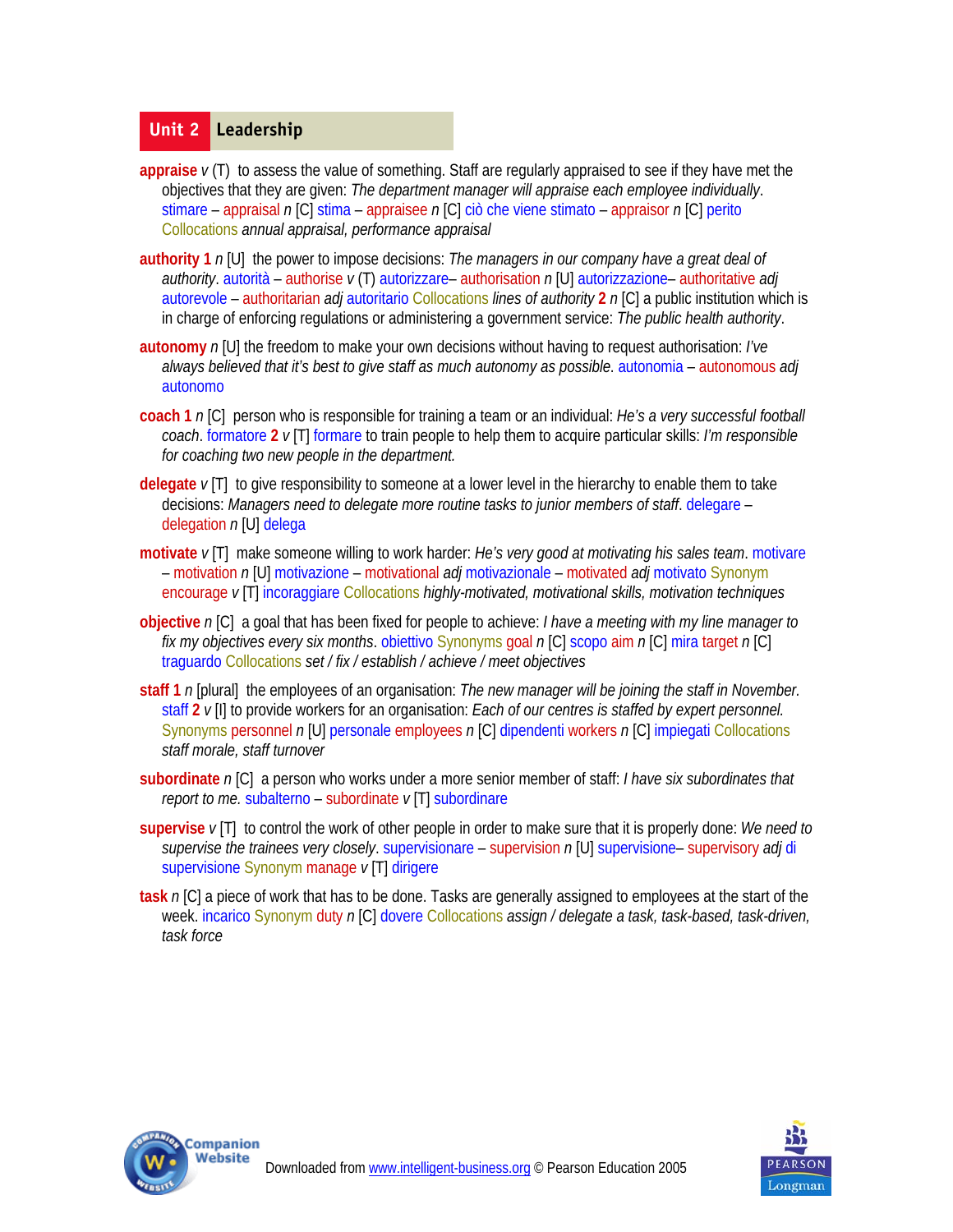# **Unit 3 Strategy**

- **analysis** *n* [C] the work of studying data and information: *Detailed analysis of our results shows that productivity has increased only marginally*. analisi – analyse *v* [T] analizzare – analyst *n* [C] analista Collocations *financial analysis*
- **campaign** *n* [C] a planned operation which aims to achieve a particular result: *A new campaign by activists has forced the company to reconsider some of its policies*. campagna – campaign *v* [I] [+ for/against] condurre una campagna [a favore/contro] – campaigner *n* [C] militante Collocations *advertising campaign, marketing campaign, political campaign*
- **growth** *n* [U] an increase in the size or quantity of something: *Research suggests that there will be significant growth in the market for women's products*. crescita – *grow v* [I] crescere Collocations *growth rate*
- **industry** *n* [C] the production of goods using capital and labour: *The automobile industry is facing increased competition*. industria – industrial *adj* industriale– industrialise *v* [T] industrializzare– industrialisation *n* [C] industrializzazione Collocations *manufacturing industry, service industry, industrial relations*
- **market share** *n* [U] the proportion of the total market that is supplied by a particular company: *Our objective is to increase our European market share by five per cent this year*. quota di mercato – market-sharing *n*  [U] compartimentazione del mercato Collocations *increase / lose / take / win market share*
- **opportunity** *n* [C] a situation with future potential: *Japan represents a great opportunity for our new brand*. opportunità Collocations *lose / seize / take an opportunity*
- **resources** *n* [C] this includes the capital, personnel and knowledge that an organisation has at its disposal: *A key element of the new strategy is the more effective use of our resources*. risorse Collocations *human resources, financial resources*
- **sales 1** *n* [plural] the value of the goods and services sold during a period: *The company reported sales of \$42 million during the first quarter*. **2** the department responsible for the activity of selling goods and services to customers: *I'll put you through to our sales department*. vendite – salesman/woman *n* [C] venditore/venditrice– salesclerk *n* [C] *AmE* venditore/venditrice Collocations sales agent, sales call, sales conference, sales department, sales drive, sales figures, sales forecast, sales manager, sales outlet, sales pitch, sales promotion, sales representative, sales talk
- **strategy** *n* [C] a plan of action to enable a firm to compete: As part of our new strategy we are developing closer links with our suppliers. strategia – strategic *adj* strategico – strategically *adv* strategicamente Collocations develop / revise a strategy, strategic alliance, strategic management, strategic planning, strategic business unit (SBU)
- **supply** *n* [U] the amount of goods or services available on a market at a certain time: Improved production techniques will increase the supply of raw materials. fornitura – supply *v* [T] fornire– supplier *n* [C] fornitore– supplies *n* [C] forniture, rifornimenti Collocations order supplies, supply and demand, supply chain management, supply side, oversupply
- **threat** *n* [C] a potential danger to the interests of a company: Deregulation of the market is a real threat to established telecom operators. minaccia– threaten *v* [T] minacciare– threatening *adj* minaccioso – threateningly *adv* minacciosamente



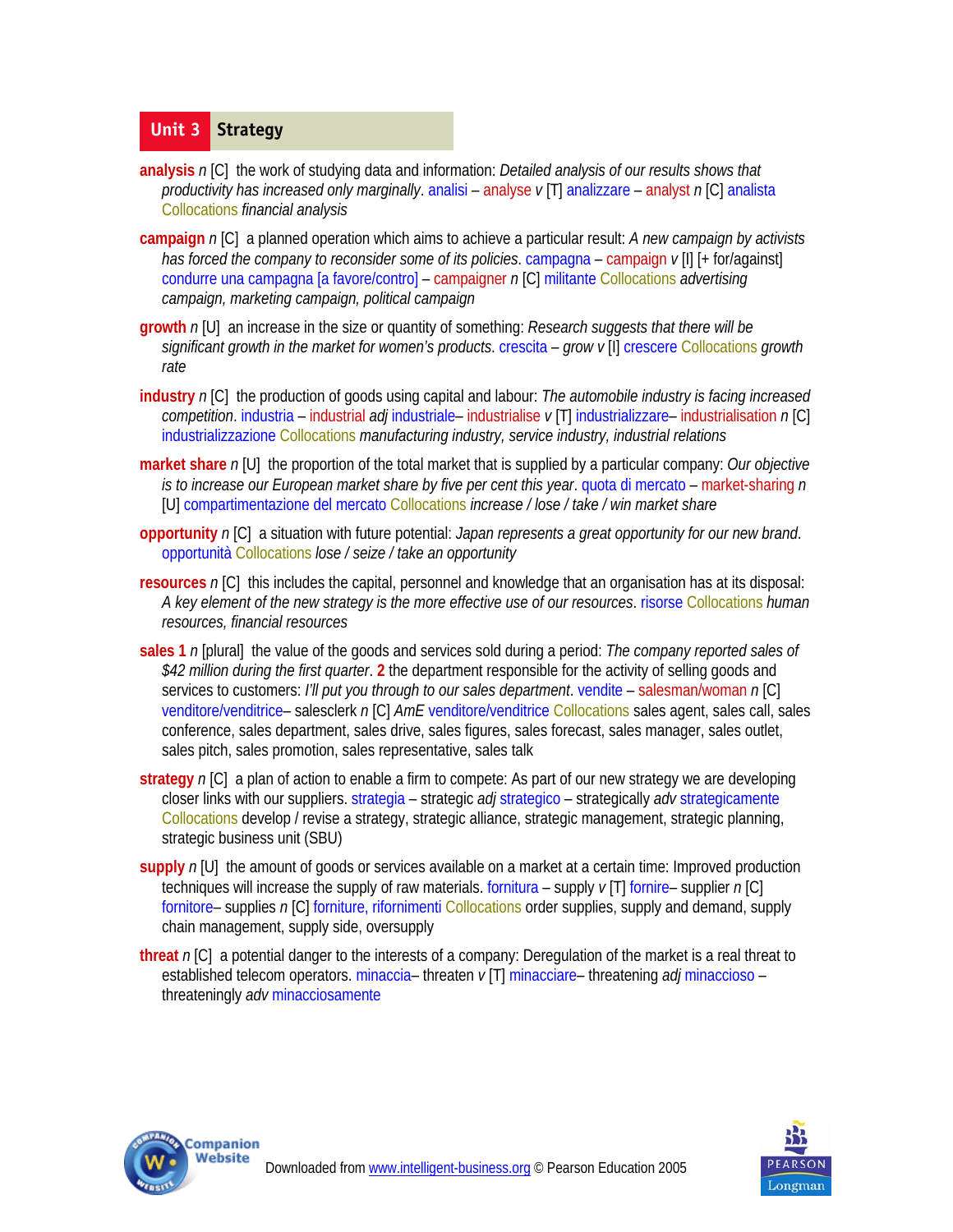# **Unit 4 Pay**

- **board** n [C] the group of directors elected by the shareholders to manage a company: The board has approved the director's salary. consiglio d'amministrazione Collocations board of directors, board meeting, boardroom
- **budget** *n* [C] an account of probable future income and expenditure during a fixed period: We are currently preparing the budget for next year. bilancio preventivo, budget – budget *v* [I] prevedere le spese – budgetary *adj* di bilancio Collocations be on / over / under budget, budget deficit, budget surplus, meet a budget
- **compensation** *n* [U] payment, including salary and other incentives like stock options: The best paid executives received more than \$10 million in compensation last year. compensazione– compensate *v* [T] compensare Collocations compensation deal, compensation package
- **contract** *n* [C] a document setting out an agreement between two or more parties: Under the new contract the company becomes the exclusive distributor for North America. contratto– contractor *n* [C] appaltatore – sub-contractor *n* [C] subappaltatore Collocations agree a contract, be under contract, breach a contract, negotiate a contract, review a contract, sign a contract, terminate a contract
- **damages** *n* [plural] an amount of money paid to a person who has suffered an injustice: The company paid damages to staff who were unfairly dismissed. danni
- **legal action** *n* [C,U] using the law to defend one's rights: The consumer association said it will consider legal action. azione legale Synonyms litigation *n* [U] processo law suit *n* [C] causa Collocations take legal action, win a legal action
- **pay 1** *n* [U] money earned by an employee as a salary or wage: Some employees are complaining that their pay has not increased in line with inflation. paga – payment *n* [C] pagamento Collocations pay as you earn (PAYE), pay freeze, pay rise, payroll, pay-slip, pay talks **2** to give money to someone in exchange for items or services: We're paying more than the market rate.
- **pension** n [C] a regular payment made to a person after they have retired from active work: Some businesses have decided to ask their staff to contribute another one per cent towards their pensions. pensione Collocations pension fund, pension contribution
- **reward** *v* [T] to give a payment for services performed or for excellent work or behaviour: We like to reward our staff when they reach the objectives. ricompensare – reward *n* [C,U] ricompensa– rewarding *adj*  gratificante
- **salary** *n* [C,U] an amount of money paid every month to an employee in exchange for their services: Salaries are always paid in the local currency. stipendio– salaried *adj* stipendiato Collocations be on a salary of, earn a salary, negotiate a salary, salary scale
- **severance deal** / pay *n* [C,U] money paid by an employer when an employee's services are terminated: Severance pay for top executives has increased significantly in recent years. indennità di buonuscita
- **stock option** *n* [C] an option given to executive employees allowing them to buy shares in the company at a favourable price: Microsoft has announced that it plans to end stock options for employees. opzione di sottoscrizione



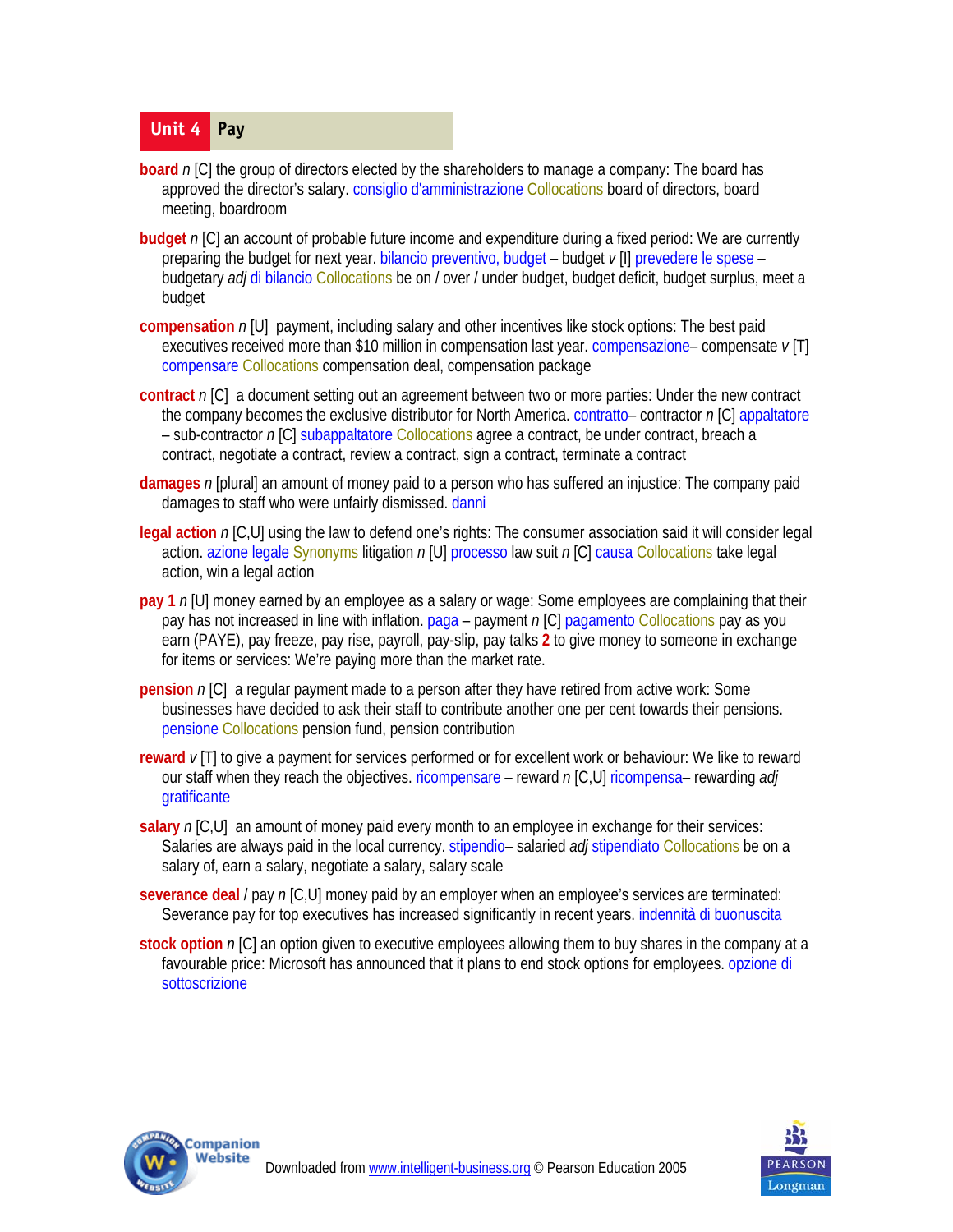#### **Unit 5 Development**

- **consortium** *n* [C] an association between two or more companies to work together on a specific project (usually a major construction or engineering project): SK Gas has formed a consortium with automakers to produce gas-powered vehicles. consorzio
- **cost 1** *n* [C] the price paid for something: The total cost for the new equipment will be \$50,000. **2** the money that is required to produce or sell something: It looks like production and labour costs will be higher than we expected. costo – cost v [I] costare Synonym overheads *n* [C] costi di gestione Collocations fixed costs, variable costs, cost-cutting, cost control, cost-effective, occur a cost
- **development 1** *n* [C] the growth and expansion of a business, industry or economy: The OECD provides advice and assistance on all aspects of development. sviluppo **2** research to produce new, improved products: Our company is actively pursuing the development of new biotechnology solutions. sviluppo **3**  a change or alteration: Another recent development has been the arrival of Asian companies on the market. sviluppo – developer *n* sviluppatore [C] – developing *adj* in sviluppo Collocations research and development (R&D), developing countries
- **loan** n [C] money lent to an individual or organisation: The World Bank has agreed to a five-year loan of \$125m. prestito– loan *v* [T] fare un prestito Collocations apply for a loan, bank loan, interest on a loan, take out a loan
- **negotiation** n [C] the process of negotiating a business deal: The success of the negotiations will depend on the financial terms of the deal. trattativa– negotiate *v* [I,T] trattare, negoziare – negotiator *n* [C] negoziatore Synonyms talks *n* [plural] negoziati Collocations negotiate an agreement / a deal, negotiation skills
- **prosperity**  $n[U]$  a state of being rich, having economic success: The nation's future prosperity will depend on developing a highly-skilled workforce. prosperità– prosper *v* [I] prosperare – prosperous *adj* prospero
- **reserve 1** *n* [C] the amount of something kept for future use: Shell has revised its estimate of available oil reserves. **2** an amount of money set aside from profits: Ten per cent of earnings have been transferred to reserves. riserva – reserve *v* [T] tenere in serbo Synonym resources *n* [U] risorse Collocations hold in reserve, use up reserves
- **revenue** *n* [C] money received especially from selling goods and services: Revenues have increased by six per cent to £183m. reddito
- **wealth** *n* [U] the amount of money or possessions owned by an individual, organisation or country: Accumulating wealth is the key to financial independence. ricchezza– wealthy *adj* ricco Collocations acquire / accumulate wealth



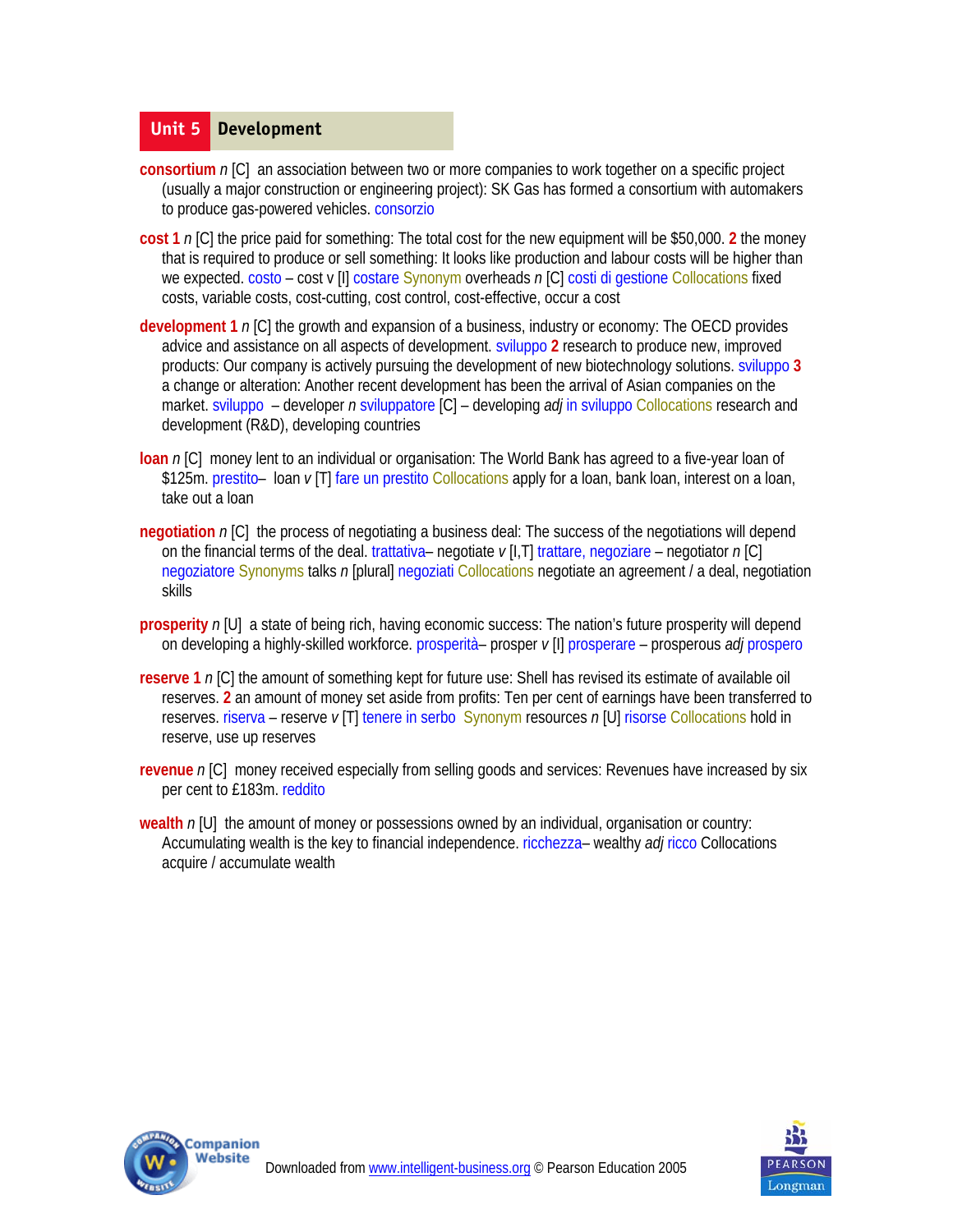#### **Unit 6 Marketing**

- **barrier to entry** n [C] any factor which prevents new competition from entering a market: A strong brand can become a barrier to entry in some markets, while a simple product cannot. barriera all'ingresso (nel mercato)
- **benefit** *n* [C] an advantage or an improvement: One benefit of the new design is that it can be installed easily. beneficio – benefit [+ from] *v* trarre vantaggio [da]– beneficial *adj* vantaggioso
- **brand** *n* [C]the identity of a product or service: Eastman Kodak is a premier brand in traditional and digital imaging. marchio – brand *v* [T] attribuire un marchio Collocations brand image, brand leader, brand loyalty, brand manager, brand management, brand name, brand-stretching, cross-branding, own brand, premium brand
- **consumer** *n* [C] a person who buys products and/or services: Nokia is committed to providing consumers with the information they need. consumatore– consume *v* [T] consumare – consumption *n* [U] consumo Collocations consumer goods, consumer research, consumer survey
- **logo** *n* [C] a sign or symbol used as a trademark to represent a company or a brand: The Nike 'swoosh' is an instantly recognisable logo. logo
- **marketing mix** *n* [U] the four different components of marketing: marketing mix **1** place *n* [C] the distribution and delivery of goods to market distribuzione **2** price *n* [C] the amount of money for which something can be sold. prezzo– price *v* [T] prezzare Collocations cost price, cut price, fixed price, list price, retail price , purchase price, recommended price, wholesale price, price-list, price-tag, price war **3** product *n* [C] normally a manufactured item but also refers to everything that surrounds the product: the brand, the packaging, the product's features and performance characteristics. prodotto **4** promotion *n* [C] promozione activities that help sell a product
- **premium** *n* [C] a price that is higher than the standard price, usually due to higher quality: Organically grown foods are sold at a premium. premio Collocations premium rate
- **promotion** *n* [C] a method of communicating and publicising a product: America Online plans to launch a promotion on Thursday that will let its members download full-feature films. promozione – promote *v* [T] – promuovere promotional *adj* promozionale Collocations seasonal promotion, promotional campaign, promotional price
- **point of sale** *abbreviation* POS *n* [C] the place where a consumer can buy a product or service: New electronic systems can approve credit for customers at the point of sale. punto vendita *abbr.* POS



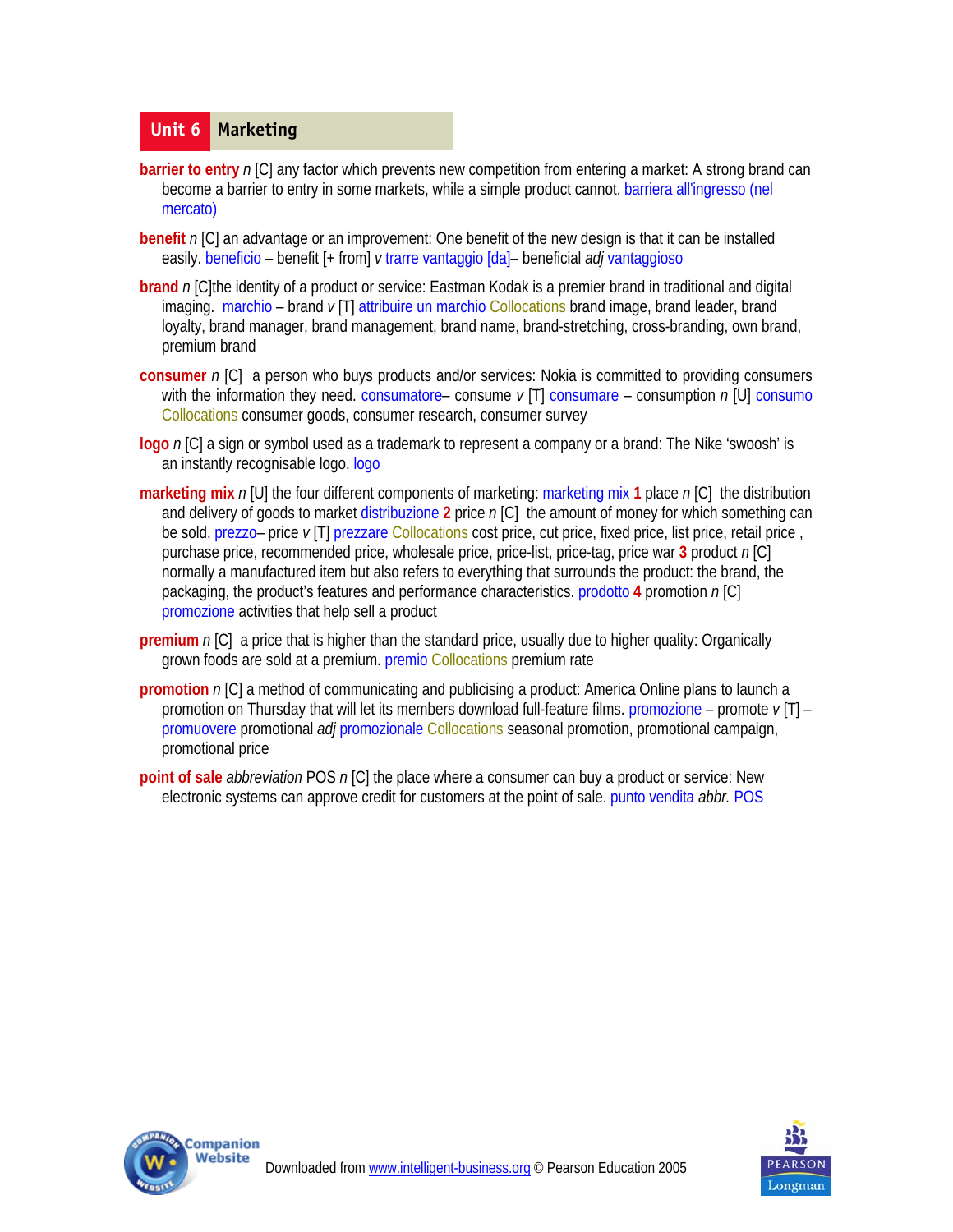#### **Unit 7 Outsourcing**

- **back office** n [C] the departments of a financial company where routine admistrative tasks are done without direct contact with customers: Efficient management of the back office can reduce costs.back office
- **business process** *n* [C] any activity that is essential for a firm to conduct its business: Organisations that have complete control over their business processes are the most productive. processo aziendale Collocations business process re-engineering
- **database** *n* [C] an organised set of information stored in a computer: We're currently updating all our customer files in the database. database, base di dati
- **downsize** *v* [I] to reduce the number of employees in an organisation: European companies are continuing to downsize their manufacturing operations. ridimensionare – downsize *v* [T] ridimensionare Synonyms lay off *v* [T] licenziare
- **knowledge work** *n* [U] work that involves developing or using knowledge: The profitability of most business today depends more on knowledge work than on manual work. lavoro della conoscenza – knowledge worker *n* [C] lavoratore intellettuale
- **offshoring** *n* [U] transferring work to an outside supplier based in another country: Offshoring is only suitable for tasks that have been clearly defined and can be managed at a distance. offshoring, delocalizzazione delle attività – offshore *adj* off-shore– offshore *n* [U] off-shore Synonyms outsource *v*  [T] outsource, ricorrere a risorse esterne
- **outsource** *v* [T] transferring work to an outside supplier: We are planning to outsource all of our IT operations to an Indian supplier. outsource, ricorrere a risorse esterne – outsourcing *n* [U] outsourcing, ricorso a risorse esterne Synonyms subcontract *v* [T] subappaltare
- **overhead** n [C] a cost that does not vary with output (e.g. rent, salaries): The pressure on corporate management to reduce overheads is increasing. costo di gestione Synonyms fixed cost *n* [C] costo fisso
- **pilot project** *n* [C] a trial project to test performance: The pilot project will start operating in June. progetto pilota
- **productivity** *n* [U] The relationship between the output of goods and the resources needed to produce them: Productivity has continued to grow strongly. produttività
- **saving** n [C] money and materials saved by economical working: New construction techniques resulted in a saving of 25 per cent of operation and maintenance costs. risparmio – savings [plural] risparmi Synonym economy *n* [U] economia Collocations cost saving, make savings
- **service provider** n [C] a company that provides services for users especially in computer networks: There are several issues to consider when selecting a service provider. fornitore di servizi, provider
- **shortage** *n* [C] a lack or scarcity of something: Silicon Valley is facing a shortage of skilled programmers. carenza



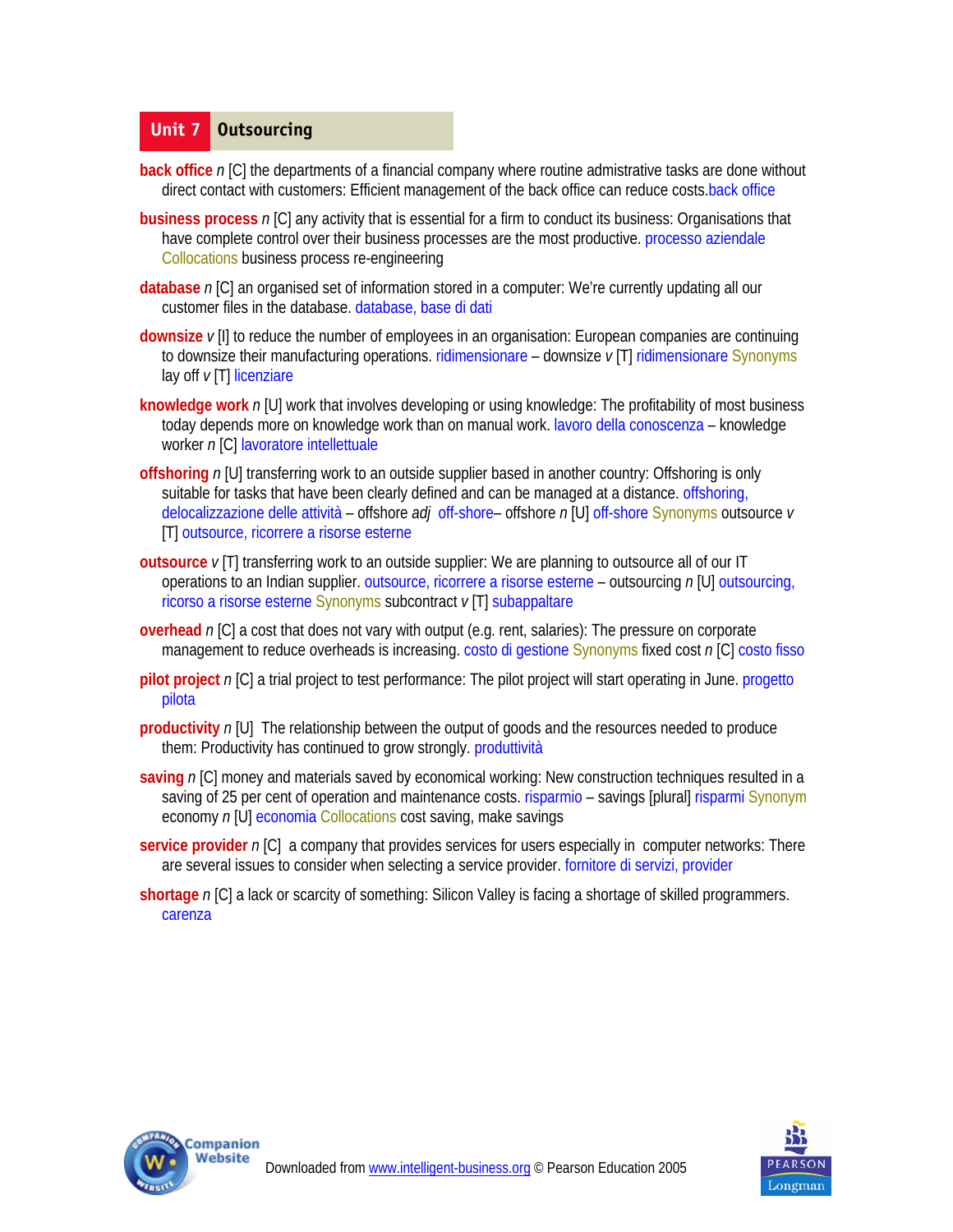#### **Unit 8 Finance**

- **balance sheet** n [C] a statement showing the wealth of a business or organisation at a particular date. The balance sheet has two parts showing assets and liabilities: Buildings and machinery are assets that should be listed on the balance sheet. bilancio patrimoniale Synonyms statement of financial position *n*  [C] *AmE* stato patrimoniale
- **bankrupt** *adj* unable to pay your debts: The company is almost bankrupt and will need to secure a loan to survive. fallito – bankrupt v, *n* [C] portare al fallimento– bankruptcy *n* [U] bancarotta Synonyms insolvent *adj AmE* insolvente
- **bottom line** *n* [C] the last line on a financial document which shows the final result (total profit once all costs have been deducted): Falling sales are going to have a negative impact on the bottom line. risultato netto
- **expense 1** *n* [C] spese money spent: We have significantly reduced our expenses over the last five years. expenditure *n* [C] uscite Synonyms spending *n* [U] **2** *n* [C] spesa money spent by an employee that can be claimed back: I put the restaurant bill on expenses. Collocations expense account, expenses claim form, claim expenses
- **financial statement** *n* [C] a document showing the state of the finances of an organisation or business: Financial statements must be completed by the end of August. conto finanziario
- **forecast** *n* [C] an estimate of a future situation: According to forecasts, prices will rise more slowly next year. previsione – forecast *v* [T] prevedere Synonyms projection *n* [C] proiezione
- **income statement** *n* [C] *AmE* conto economico a financial statement showing revenue, expenditure and profit from operations during a given period: Enron's income statement did not accurately reflect its losses. Synonyms profit and loss account *n* [C] *BrE* conto profitti e perdite statement of earnings *n* [C] *AmE* conto economico
- **mismanagement** *n* [U] poor quality management: Lack of cashflow is often due to mismanagement. cattiva gestione – mismanage *v* [T] gestire male
- **profit and loss account** *n* [C] *BrE* a financial statement showing revenue, expenditure and profit from operations during a given period: Ahold's profit and loss account did not show all its losses. conto profitti e perdite Synonyms income statement *n* [C] *AmE* conto economico statement of earnings *n* [C] *AmE*  conto economico
- **regulator** *n* [C] a government agency responsible for overseeing a profession or an activity: Stock market regulators are in charge of protecting investors. ente regolatore – regulation *n* [C] regolamentazione Synonyms controller *n* [C] ente controllore
- **Securities Exchange Commission** *abbreviation* SEC *n* the US agency responsible for stock market regulation: The SEC is currently investigating ten cases of fraud. Securities Exchange Commission (commissione di vigilanza sulla borsa) *abbr.* SEC



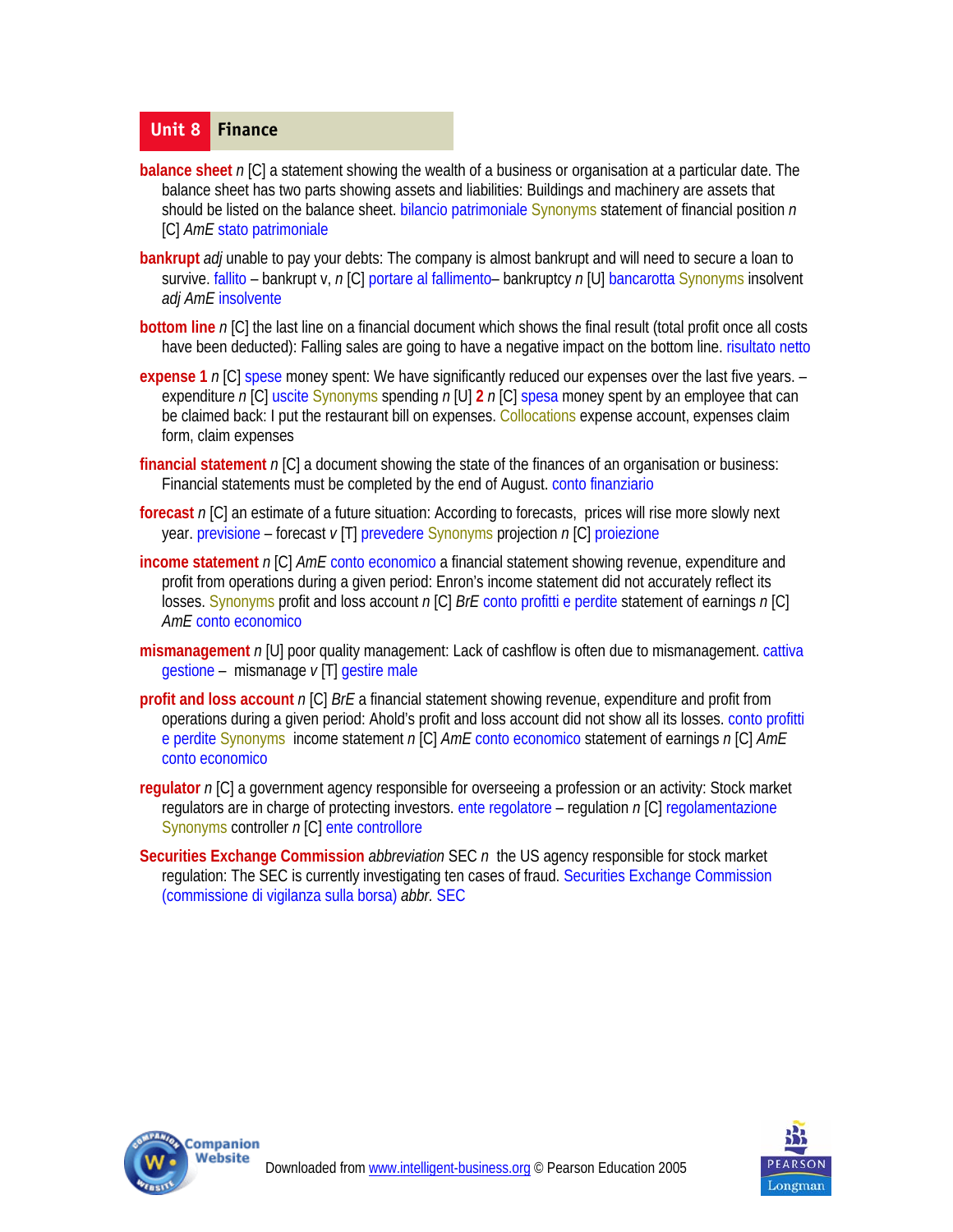#### **Unit 9 Recruitment**

- **accountable** *adj* responsible for the effects of your actions: Managers are accountable for the performance of their employees. avente responsabilità Synonyms responsibile [+ for] *adj* responsabile [di]
- **applicant** *n* [C] a person who is applying for a position: All applicants are asked to provide a letter of reference. richiedente– apply [+ for] *v* [I] fare domanda [di]– application *n* [C] domanda Synonyms candidate *n* [C] candidato
- **assign**  $v$ [T] give someone a particular task to do: Employees are assigned duties that correspond to their skills and training. assegnare– assignment *n* [C] compito
- **cover letter** *n* [C] a letter written to an employer in response to a job advertisement: Candidates should send a cover letter with a copy of their CV. lettera di presentazione
- **curriculum vitae** *abbreviation* CV *n* [C] a document that gives details of a person's experience and qualifications: Her CV is fairly typical for a business graduate. curriculum vitae *abbr.* CV Synonyms resumé *n* [C] *AmE* curriculum vitae
- **deadline** *n* [C] the date by which something has to be completed: The deadline for applications has been extended until the 25 May. scadenza Collocations fix a deadline, meet a deadline, miss a deadline, set a deadline
- **empower** *v* [T] give someone the power or ability to do something: Staff are empowered to shape their career development. autorizzare – empowerment *n* [U] autorizzazione
- **hire** *v* [T] employ someone: Businesses are hiring as job growth booms. assumere hire *n* [C] assunzione Synonyms recruit *v* [T] ingaggiare employ *v* [T] impiegare Collocations hiring and firing, hiring manager
- **payroll**  $n[U]$  1 a list of the employees in an organisation personale 2 the administration of employee pay: Salaries are calculated according to the number of days that employees are on the payroll. stipendi Collocations payroll management, cut/reduce the payroll
- **qualification** *n* [C] an examination passed at school or university: Candidates must have qualifications in accounting. qualifica – qualify *v* [I] qualificarsi – qualified *adj* qualificato
- **resumé** *n* [C] *AmE* a document that gives details of a candidate's experience and qualifications: Preparing a good resumé should be the starting point for all job seekers. curriculum vitae Synonyms Curriculum Vitae *BrE* Curriculum vitae
- **screen** *v* [T] to examine or test people: Each candidate is screened for education, experience, expertise and salary. selezionare
- **train** *v* [T] to teach someone the skills of a particular job or activity: Staff are trained to watch for situations where they may be required to help. formare – training *n* [U] formazione – trainee *n* [C] persona in formazione– trainer *n* [C] formatore



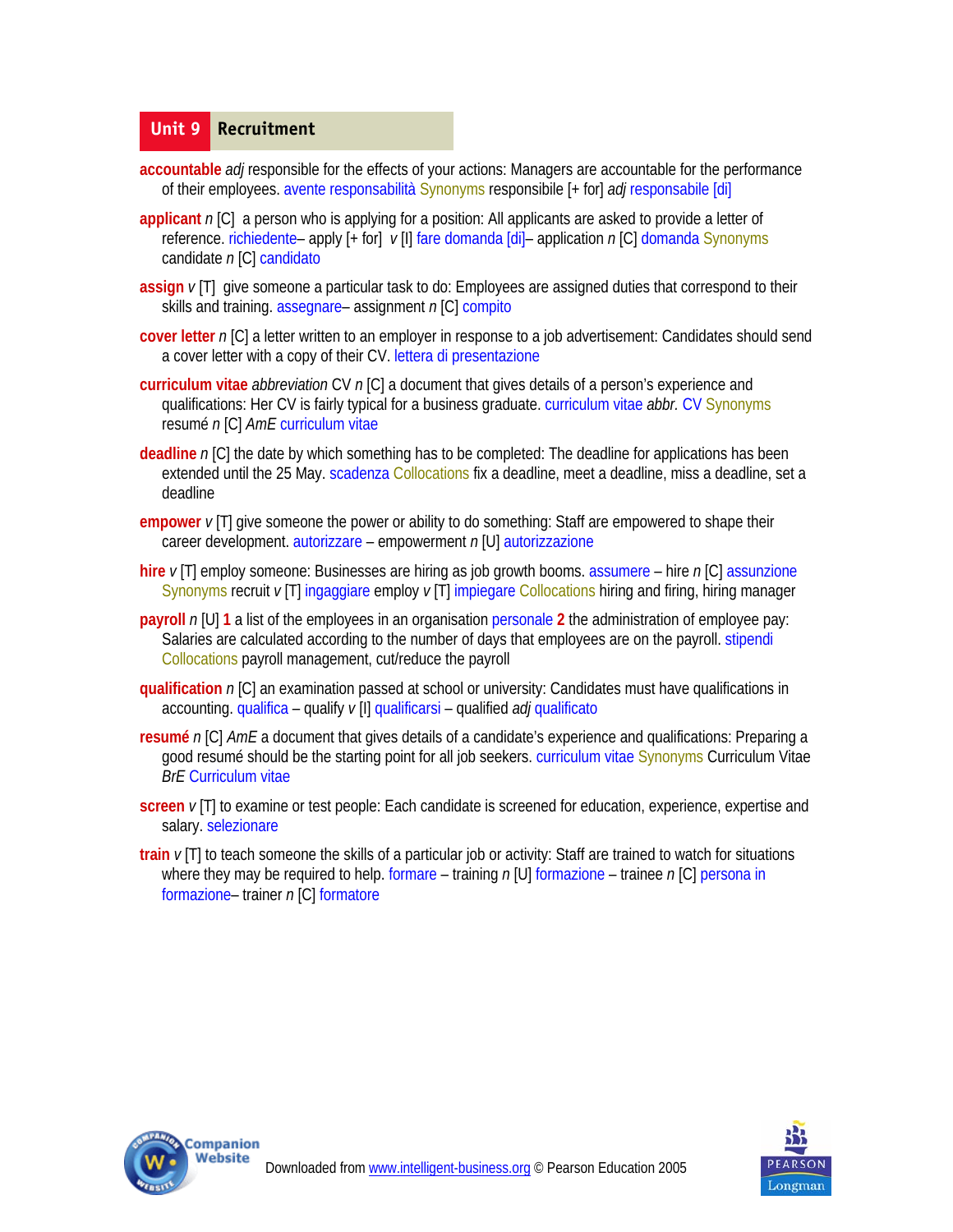## **Unit 10 Counterfeiting**

- **copycat** n [C] the term for someone who copies the work of another person: The Australian government has announced that it is cracking down on copycats. falsificatore
- **copyright** *n* [U] the legal right that belongs to the person who has created a new artistic work or piece of software: All of the graphics and editorial content on this site are protected under US copyright. diritti d'autore
- **currency** *n* [C] the type of money that is used by a particular country or trading bloc: The euro is the currency of most member states of the European Union. valuta Synonyms money *n* [U] soldi, denaro Collocations foreign currency, hard currency, currency dealer, currency exchange rate, currency trading
- **defraud** *v* [T] frodare to cheat another person by taking something that they own: He admitted defrauding his employer of more than £2m.
- **enforce** *v* [T| to make people obey a law or rule: Enforcing a patent can be a long and expensive process. far rispettare – enforcement *n* [U] applicazione – enforceable *adj* applicabile
- **fake** *n* [C] a copy or imitation of a genuine article: Experts have identified the components as fakes. falso fake *v* [T] falsificare Synonyms copy *v* [C] copiare – copy *n* [C] copia
- **file-swapping** *n* [U] exchanging files between computers on a network: Record companies tried to close down the illegal file-swapping website. file-swapping, scambio di file
- **infringement** *n* [U] a breach of the law or of another person's rights: The company is being sued over infringements of copyright technology. violazione
- **intellectual property** *n* [U] something that a person or business has invented and which is protected by patent: All international businesses are having to spend more on protecting their intellectual property. proprietà intellettuale
- **patent** n [C] a special right given to the inventor of a machine or process: Some governments do not recognise patents on software. brevetto– patent *v* [T] brevettare – patented *adj* brevettato Synonyms copyright *n* [C,U] diritti d'autore Collocations patent pending, patent office
- **piracy** *n* [U] infringement of copyrights: The association has launched a campaign to fight software piracy. pirateria
- **profitability** *n* [U] the ability of a business to earn profits: Increased labour costs have reduced our profitability. redditività – profit *n* [C] profitto – profit *v* [I] trarre profitto – profitable *adj* redditizio
- **trademark** *n* [C] a special, registered picture or symbol that is associated with a particular brand or product: Our trademark is now well-known in most countries in the region. marchio registrato



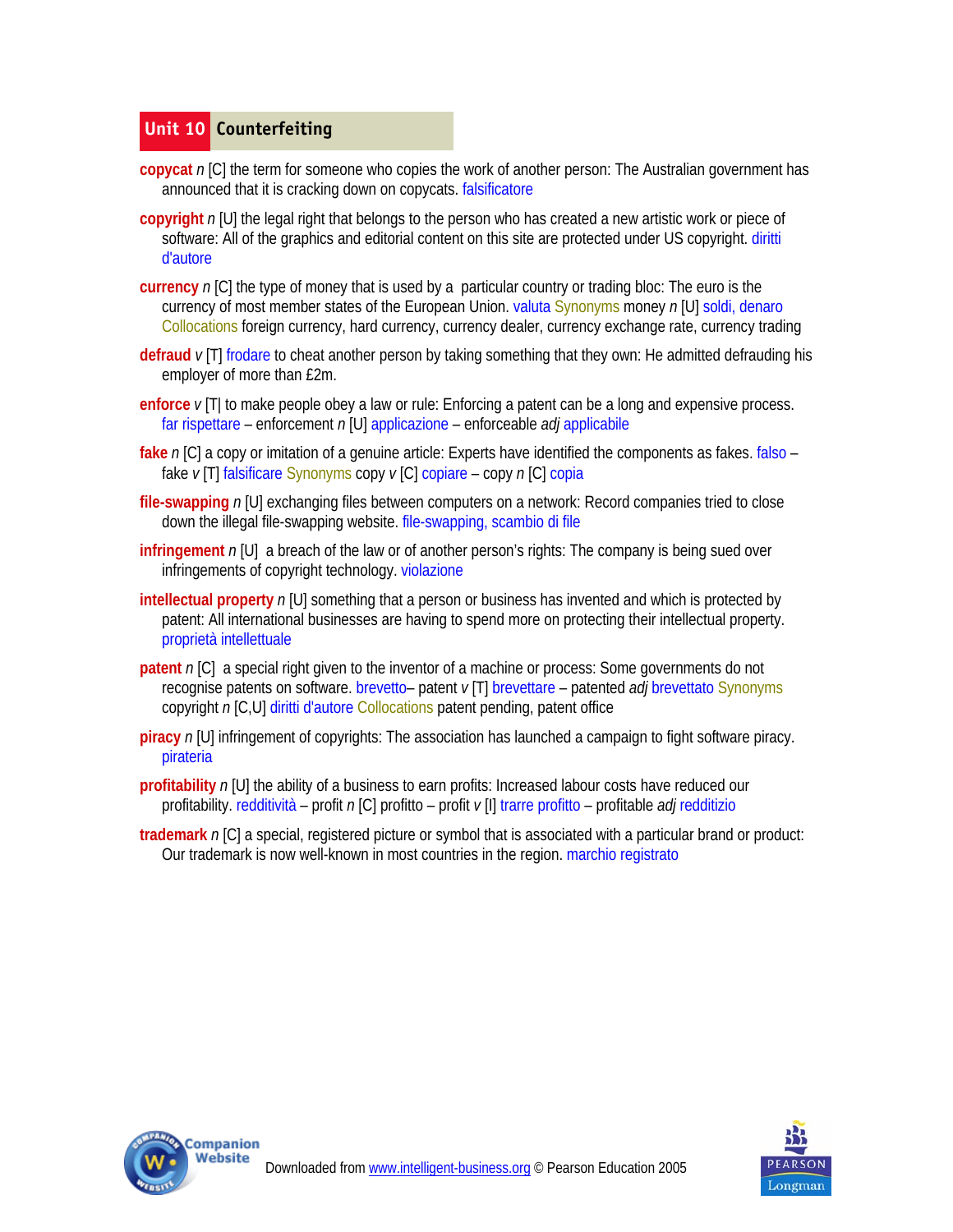# **Unit 11 Markets**

- **bid** n [C] an offer to buy something at a stated price: All bids must be submitted in writing. offerta bid v [I,T] offrire– bidder *n* [C] offerente – bidding *n* [U] invito Synonyms offer *n* [C] proposta Collocations make/accept/reject a bid, takeover bid
- **business to business** *abbreviation* B2B *adj* refers to any business or correspondence between two companies: The B2B sector will be the biggest growth area in internet traffic. business to business *abbr.*  B2B
- **dealer** *n* [C] a person who specialises in trading a particular type of goods: The company only uses authorised dealers who are fully trained. concessionario – deal *n* [C] affare – deal *v* [I,T] trattare Collocations foreign exchange dealer, broker-dealer, dealership, make/reach/conclude a deal, raw deal
- demand *n* [C, U] domanda the quantity required to supply orders: Total petroleum demand has increased by one per cent. Collocations supply and demand
- **e-business** *n* [U] business to business relationships conducted using internet technology: IBM is one of the leading suppliers of e-business solutions. e-business
- **e-commerce** *n* [U] selling activities that are conducted using internet technology: Some consumers still lack confidence in e-commerce. e-commerce, commercio elettronico
- **glitch** *n* [C] a minor fault with a computer program or machine: A glitch in the computer system has led to the cancellation of several flights. problema tecnico Synonyms malfunction *n* [C] guasto bug *n* [C] bug
- **gross** *v* [T] to calculate revenue before tax and other charges have been deducted: The film grossed \$8.5m in the first two weeks. avere un introito lordo [di] – gross *adj* lordo Collocations gross profit, gross margins, gross national product, gross domestic product (GDP)
- **inventory** *n* [C] a list of the stocks held by a business: New software has made it possible to control inventory more accurately. inventario Synonyms stock *n* [C] stock, riserva
- **market research** n [U] the work of finding out what kind of goods consumers want: Conducting online surveys is a new and promising approach to market research. *ricerca di mercato*
- **mass market** n [U] the market for standardised consumer products: Licensing is one way for small businesses to enter the mass market. mercato di massa – mass-market *adj* del mercato di massa
- **merchandising** *n* [U] toys, clothes and other products based on a popular film, TV show, etc and sold to make additional profits: Star Wars merchandising made far more profit than the films. merchandising, attività promozionali
- **price setting** *n* [U] fixing the prices at which goods and services will be sold: In price setting you try to estimate how much customers will be prepared to pay for an item. definizione dei prezzi
- **real estate** *n* [U] property in the form of land or houses: Investing in real estate is not as risk free as some people think. proprietà immobiliare Synonyms property *n* [U] *BrE* proprietà realty *n* [U] *AmE* proprietà immobiliare Collocations estate agent BrE

**tender** *n* [C] a written offer by a supplier to provide goods or services at a certain price: Your tender has been accepted at the agreed price. offerta ufficiale – tender *v* [I,T] fare un'offerta



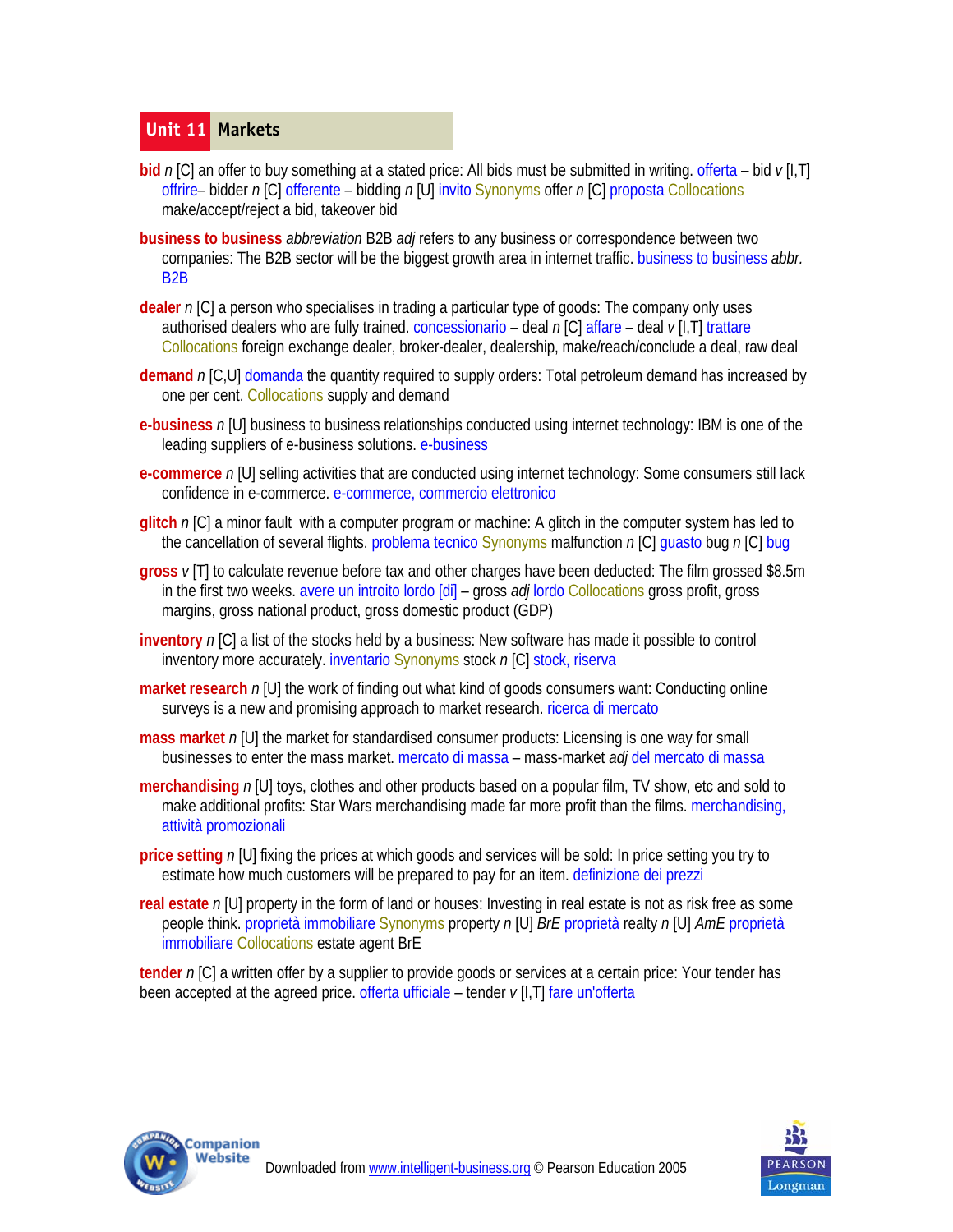# **Unit 12 Lobbies**

- **aid** *n* [U] assistance given to a country or organisation in difficulty: The World Bank is repeating its call for rich countries to increase the amount of aid given to the poorest nations. aiuto – aid *v* [T] aiutare
- **boycott** *n* [C] a protest where people refuse to buy or use a product or service: The consumer group is calling for the boycott of all tobacco products. boicottaggio – boycott *v* [T] boicottare
- **charity** *n* [C] a non profit-making organisation that collects goods and money in order to provide assistance:The charity managed to raise £3m for homeless people in the UK. associazione di beneficienza
- **debt relief** *n* [U] the cancellation or reduction of a debt: The government is firmly committed to a programme of debt relief. ammortamento del debito
- **demonstration** *n* [C] a march to publicly protest about something: The demonstration will take place at G7 summit on 10 June. dimostrazione
- **fair trade** *n* [U] a movement which promotes fairer trading conditions for developing countries: Fair trade gives consumers an opportunity to help change the world. commercio equo e solidale
- **grant** *n* [C] a sum of money given to a person or organisation to help them to pay for something: The Central Development Fund has awarded a grant of \$7.5m. sussidio – grant *v* [T] assegnare
- **income** *n* [C,U] money received by a person, family or organisation: In some parts of the country incomes have fallen by as much as 25 per cent. reddito Synonyms revenue *n* [C] entrate Collocations income tax, gross income, net income
- **litigation** n [U] legal action against an individual or organisation: Litigation has increased significantly over the years. processo – litigate *v* [U] essere in causa – litigator *n* [C] avvocato
- **lobby** *v* [T] to try to persuade a government or organisation to change a policy or situation: Big companies are lobbying the president to open up marine reserves for oil drilling. esercitare pressioni (politiche) – lobby *n* [U] lobby, gruppo di pressione lobbyist n [U] lobbysta
- **petition** n [C] a document signed by many people asking someone in authority to change something: So far, five thousand people have signed the petition. petizione – petition [+ against/for] *v* [I,T] presentare una petizione [a favore/contro]
- **pressure group**  $n$  [C] a group that tries to influence the opinions of other people: The pressure group is coordinating the protests. gruppo di pressione
- **protectionism** *n* [U] protecting a country's trade by taxing foreign goods: Protectionism usually increases the prices of basic goods to the consumer. protezionismo
- **quota** *n* [C] an official limit on the amount of something: Quotas have been imposed on 25 categories of imported clothing. quota
- **subsidy** *n* [C] money given by a government to certain producers to help them to produce without losing money: World Bank economists are urging rich countries to cut subsidies to certain industries. sovvenzione – subsidise *v* [T] sovvenzionare
- **taxpayer** *n* [C] any person or organisation that is liable to pay tax: Taxpayers will pay more to subsidise the development of alternative energy sources. contribuente



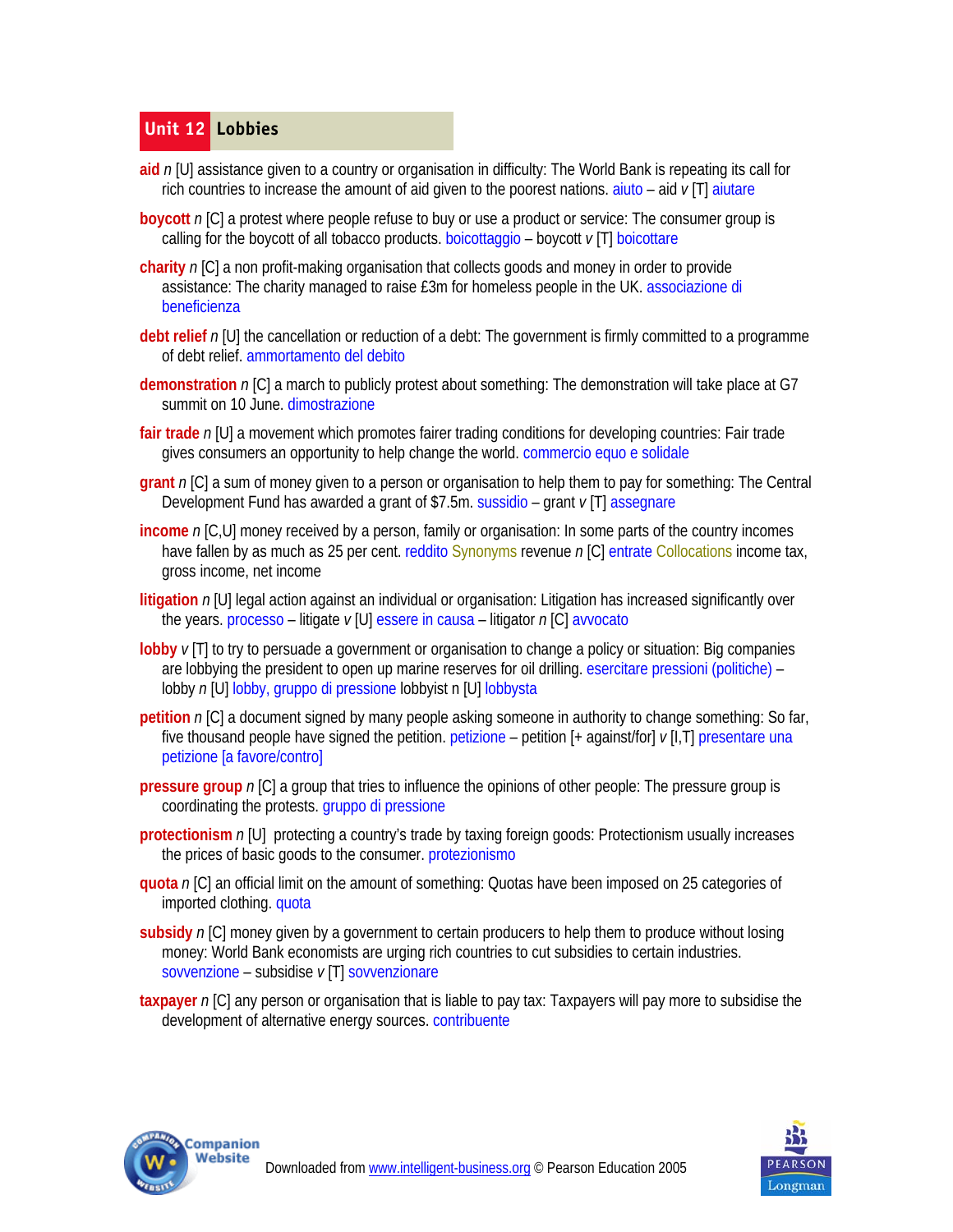#### **Unit 13 Communication**

- **correspondence** *n* [U] writing, receiving and answering letters: I'm catching up on my correspondence. corrispondenza – correspond *v* [I]
- **information technology** *abbreviation* IT n [C] the technology of processing, storing or transmitting data by electronic means: Information technology has revolutionised all aspects of management. informatica *abbr.* IT
- **mobile** *n* [C] a wireless telephone: The introduction of colour screens and digital imaging have made mobiles even more essential. telefono cellulare Synonyms cell phone *n* [C] *AmE* cellulare
- **overload** n [C] an excessive quantity of something: You may be overwhelmed by the overload of information that is available on the net. sovraccarico – overload *v* [I] sovraccaricare
- **prioritise** *v* [T] to put things in the order of importance so that you can deal with the most important things first: Prioritising your work will help you to avoid backlogs, classificare in ordine d'importanza
- **process**  $v$  [T] to deal with information or documents: All the data is processed on the server. elaborare process *n* [C] processo, elaborazione
- **product recall** *n* [C] a situation where a defective product is withdrawn from the market and returned to the manufacturer: Product recalls of children's toys are now very rare. ritiro del prodotto
- **text messaging** *n* [U] a system which allows short text messages to be communicated by telephone: Text messaging is far more popular than voice calls. messaggeria di testo Synonyms SMS (Short Message Service) *n* [C] SMS
- **white-collar** *adj* employees who work in offices:White-collar jobs are moving abroad. colletti bianchi



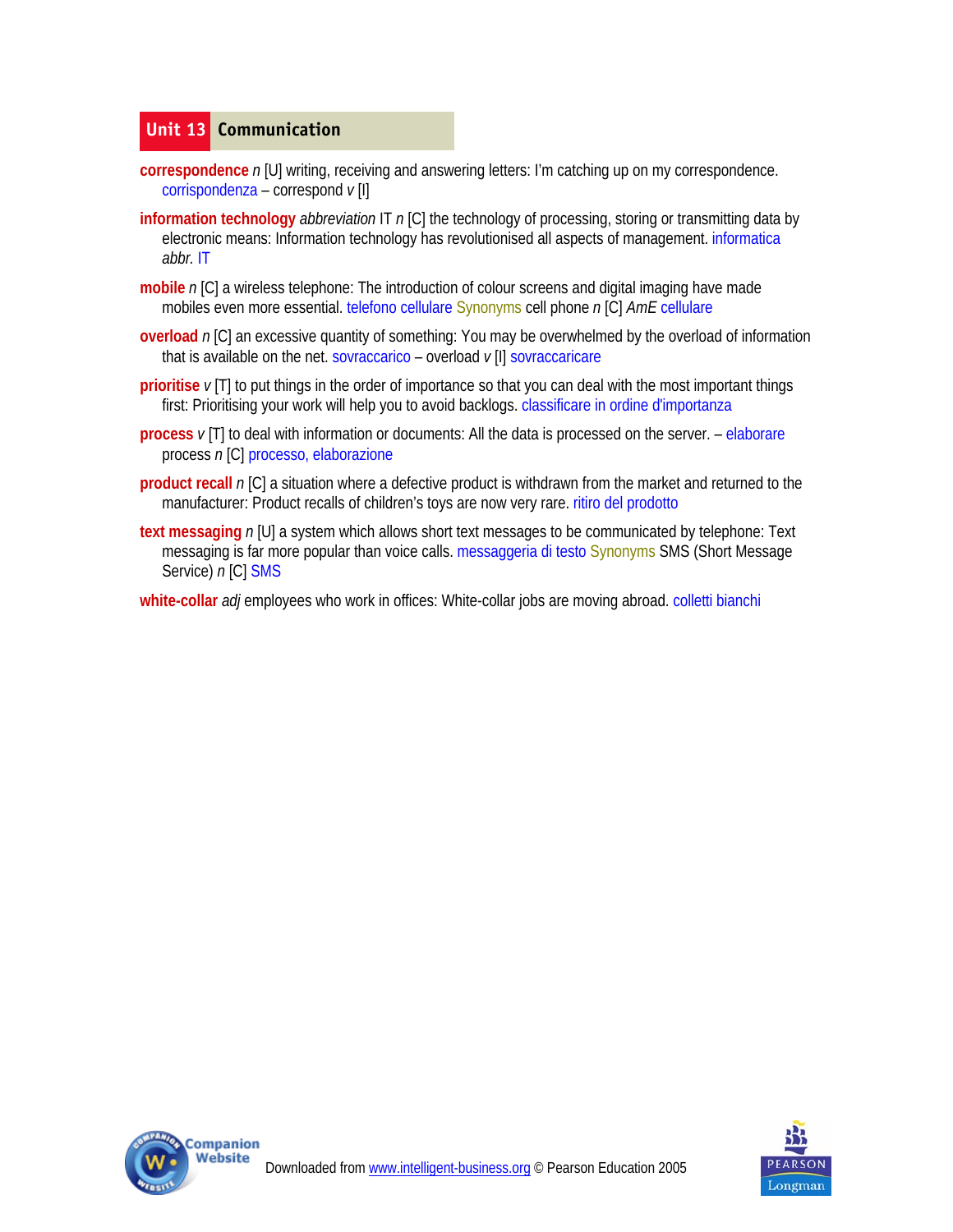# **Unit 14 Logistics**

- **ddistribution** *n* [U] the arrangements and activities required in order to get goods from the manufacturer to the consumer: Distribution is organised via a product list. distribuzione
- finished goods n [plural] goods or products that are ready to be sold on to consumers: We keep close track of the stock levels of our finished goods. prodotti finiti
- **freight** n [U] the transportation of goods by air, sea, rail or road: All freight is paid by the customer. trasporto – freight *v* [T] trasportare Collocations air-freight, freight car (AmE), freight train, freight forward
- **grey marketing** n [U] selling products without the authorisation of the trademark owner: Any authorised dealers who resort to grey marketing will be immediately suspended. mercato grigio
- **haulage** *n* [U] the business of transporting goods by road or railway: We are a haulage and warehousing company based in Poland. trasporto Collocations road-haulage
- **loading bay** n [C] the area in a factory or warehouse where goods are loaded for transport: When a truck arrives at the loading bay an employee registers the delivery. zona adibita al carico
- **pilot**  $\nu$ [T] to test a new idea or product: We are piloting new ways to improve our supply chain management. sperimentare Synonyms test *v* [T] testare trial *v* [T] provare
- **raw materials** n [plural] materials such as minerals and hydrocarbons which are used in a production process: Securing long term supplies of raw materials is critical. materie prime
- **ship**  $\nu$ [T] to move goods from one place to another: This order is being shipped to Puerto Rico. spedire shipment *n* [U] spedizione – shipping *n* [U] trasporto (via nave) - ship *n* [C] nave Synonyms deliver *v* [T] consegnare
- **supply chain** *n* [C] the interactions between the suppliers, manufacturers and distributors when making and selling a product: Information technology has changed the dynamics of the supply chain Collocations supply chain management. catena di fornitura